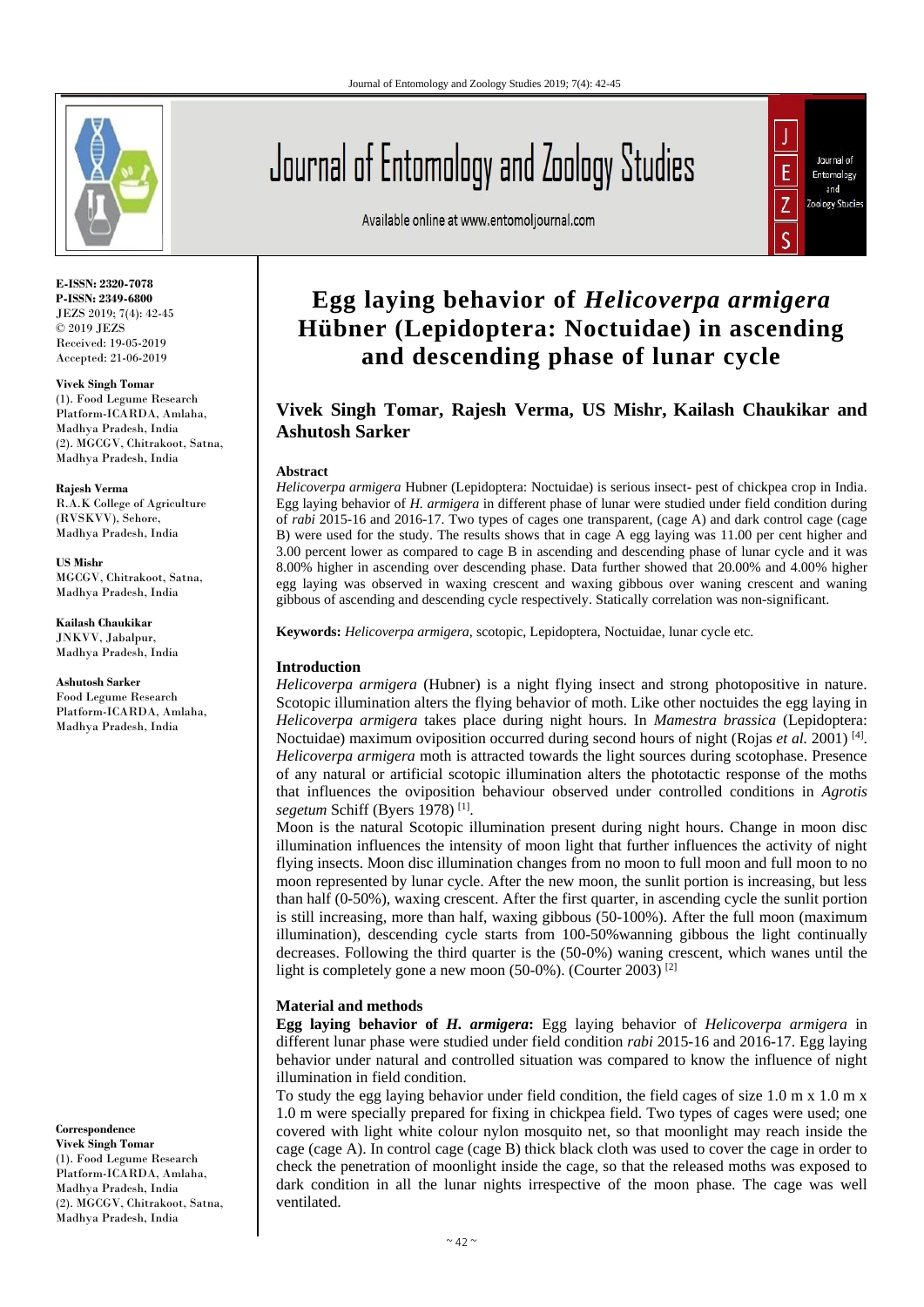#### Journal of Entomology and Zoology Studies

Moths of *Helicoverpa armigera* was collected carefully from light trap installed away from experimental field every morning in a handy field cage and placed in a cool area. Ten per cent sugar solution socked cotton was hanged in a cage for feeding. In the evening the counted numbers of female moths were released in both the cages before down, fixed in a chickpea field side by side. Next morning the moths were removed and the eggs laid on gram plants were counted carefully. The spot will be marked. The cages were placed in other location in the same field for recording next day's egg laying. Egg laying behavior of *Helicoverpa armigera* moth was study in four lunar cycles in ascending phase and five lunar cycles in descending phase.

## **Result and Discussion**

Results indicated that the egg laying intensity was observed 8% higher in ascending phase over descending phase. Data further showed that in waxing crescent the mean number of egg laid was 20% higher as compared to waning crescent. The per cent of moon disk illumination 50-0 and 0-50% is same in waning and waxing crescent but the percentage of egg laid was higher in waxing crescent. Similarly in waxing gibbous and waning gibbous. The per cent of moon disk illumination is 50-100% and 100-50% respectively and 4.00 per cent higher egg laying was observed in waxing gibbous over the (fig.1). The probably due to the fact that the egg laying of *H. armigera* moth is not influence by the per cent of moon disk illumination but it may be influence by the period of scotophase present in different quarters of the nights as the response of egg laying in waxing crescent the egg laying trend was negative ( $Y = -4.547 + 114.7$ ) however the correlation was non-significant ( $r = -317$ ) frequency of egg laying was highest in first day (24%illumination) of waxing crescent (150.33 mean eggs) the frequency of egg laying decrease with increase of disc illumination up to 5 day of waxing crescent (120 degree ) 50.83 mean eggs while it was increased in sixth and seven day 144 degree and 108 degree (107.56 and 107.5 egg mean) the respective increase in egg laying is continue in waxing gibbous up to second day (216 degree) other wards sudden drop in per cent mean egg laying was observed in (240 and 264 degree) followed by increase in egg laying (192.5 mean egg ) observed in 312 degree per cent illumination. Similar result was reported by Daans and Aschoff  $(2001)$ <sup>[3]</sup> moon light suppress the egg laying in *H*. *armigera* on chickpea while enhance the ovipostional behavior of moth in waning gibbous of lunar cycle as scotophase present in early hours of night maximum egg laying was observed. In first half of first quarters (waxing crescent) of ascending phase the moon light dim and insufficient to reset the phase of circadian clock directly. (Stanley 1971)  $[5]$  bollworm eggs were also found to fluctuate in relation to moon phases. Large egg depositions occurred during the new-moon periods; small numbers were recorded during.

#### **Conclusion**

Egg laying in ascending phase of lunar cycle was 8.00 per cent higher as compared to descending phase. Moon disc illumination was nearly constant in waxing crescent and waning crescent i.e. 0-50% and 50-0% respectively but 20.00 per cent higher egg laying was observed similarly in waxing gibbous and waning gibbous moon disc illumination is 50- 100% and 100-50% respectively four per cent higher egg laying was observed in waning gibbous. Finding suggested that behavioral change in egg laying was not influenced by the per cent moon disc illumination or light intensity but it may be influenced by the period of scotphase present in different quarters of night.

| <b>Ascending phase</b> |                            |                         | <b>Descending phase</b>     |                         |
|------------------------|----------------------------|-------------------------|-----------------------------|-------------------------|
| S. No.                 | Lunar cycle                | Mean number of egg laid | Lunar cycle                 | Mean number of egg laid |
| A                      | Waxing crescent $(0-50\%)$ |                         | Waning gibbous $(100-50\%)$ |                         |
| л.                     | 24                         | 150.33                  | 336                         | 71.87                   |
| 2                      | 48                         | 82.5                    | 312                         | 88.12                   |
| 3                      | 72                         | 99                      | 288                         | 34.37                   |
| 4                      | 96                         | 78.33                   | 264                         | 72.5                    |
| 5                      | 120                        | 50.83                   | 240                         | 55.12                   |
| 6                      | 144                        | 107.16                  | 216                         | 82.25                   |
|                        | 168                        | 107.5                   | 192                         | 40.87                   |
| B                      | Waxing gibbous (50-100%)   |                         | Waning crescent $(50-0\%)$  |                         |
|                        | 192                        | 152.83                  | 168                         | 88.12                   |
| 2                      | 216                        | 130.5                   | 144                         | 132                     |
| 3                      | 240                        | 38.66                   | 120                         | 141.37                  |
| 4                      | 264                        | 61.83                   | 96                          | 142                     |
| 5                      | 288                        | 118.33                  | 72                          | 103.37                  |
| 6                      | 312                        | 192.5                   | 48                          | 34.37                   |
| 7                      | 336                        | 57.33                   | 24                          | 53.25                   |
| 8                      | 360 (Full Moon)            | 75                      | $0$ (No Moon)               | 124.5                   |

**Table 1:** Ovipostional response of *H .armigera* in lunar cycle.



#### **Fig 1:** Egg laying per cent in various phase of moon cycle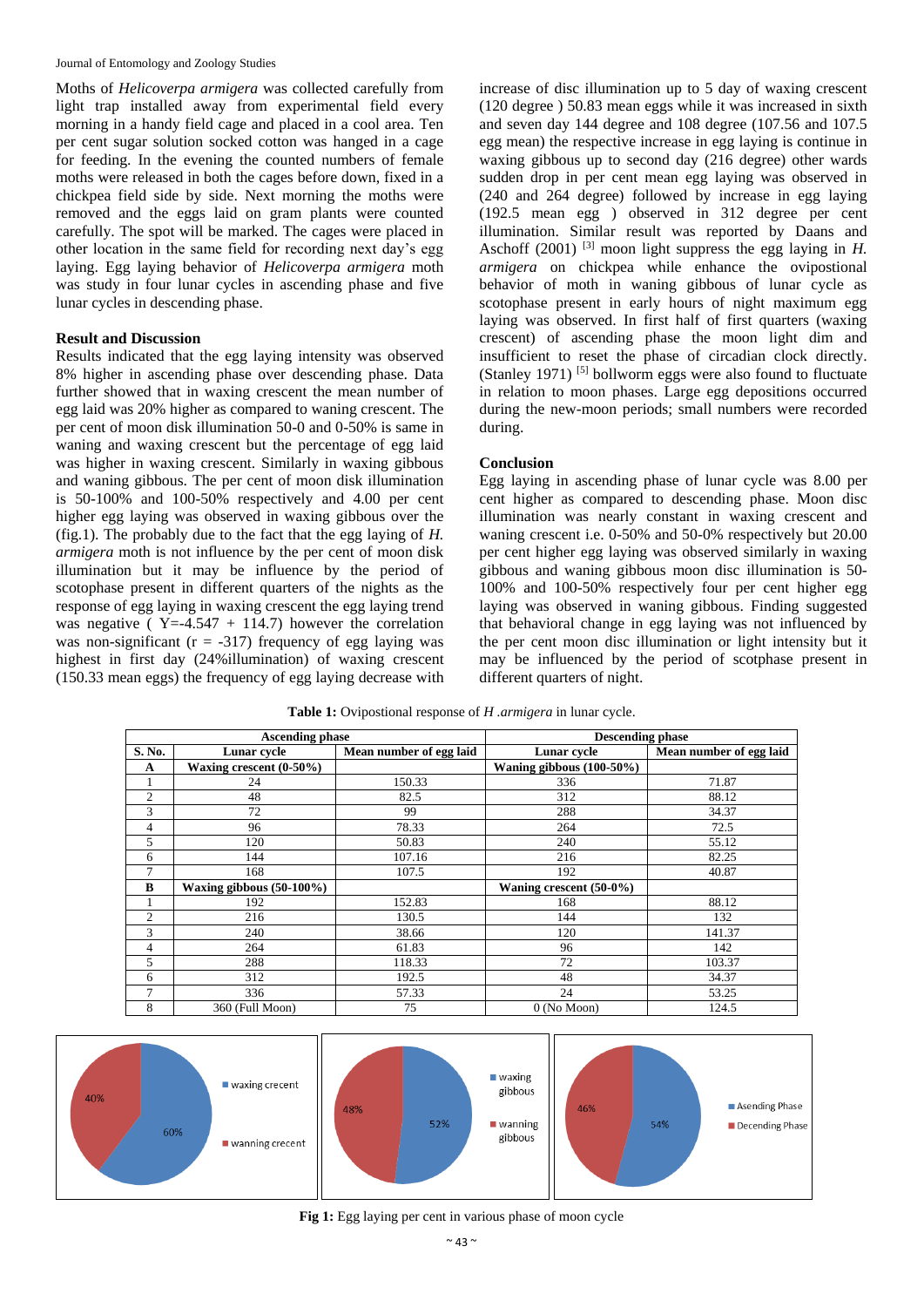

**Fig 2:** Mean egg laying in ascending phase



**Fig 3:** Mean egg laying in waxing crescent of ascending phase



**Fig 4:** Mean egg laying in waxing gibbous of ascending phase



**Fig 5:** Mean egg laying in descending phase



**Fig 6:** Mean egg laying in waning gibbous of descending phase



**Fig 7:** Mean egg laying in waning crescent of descending phase